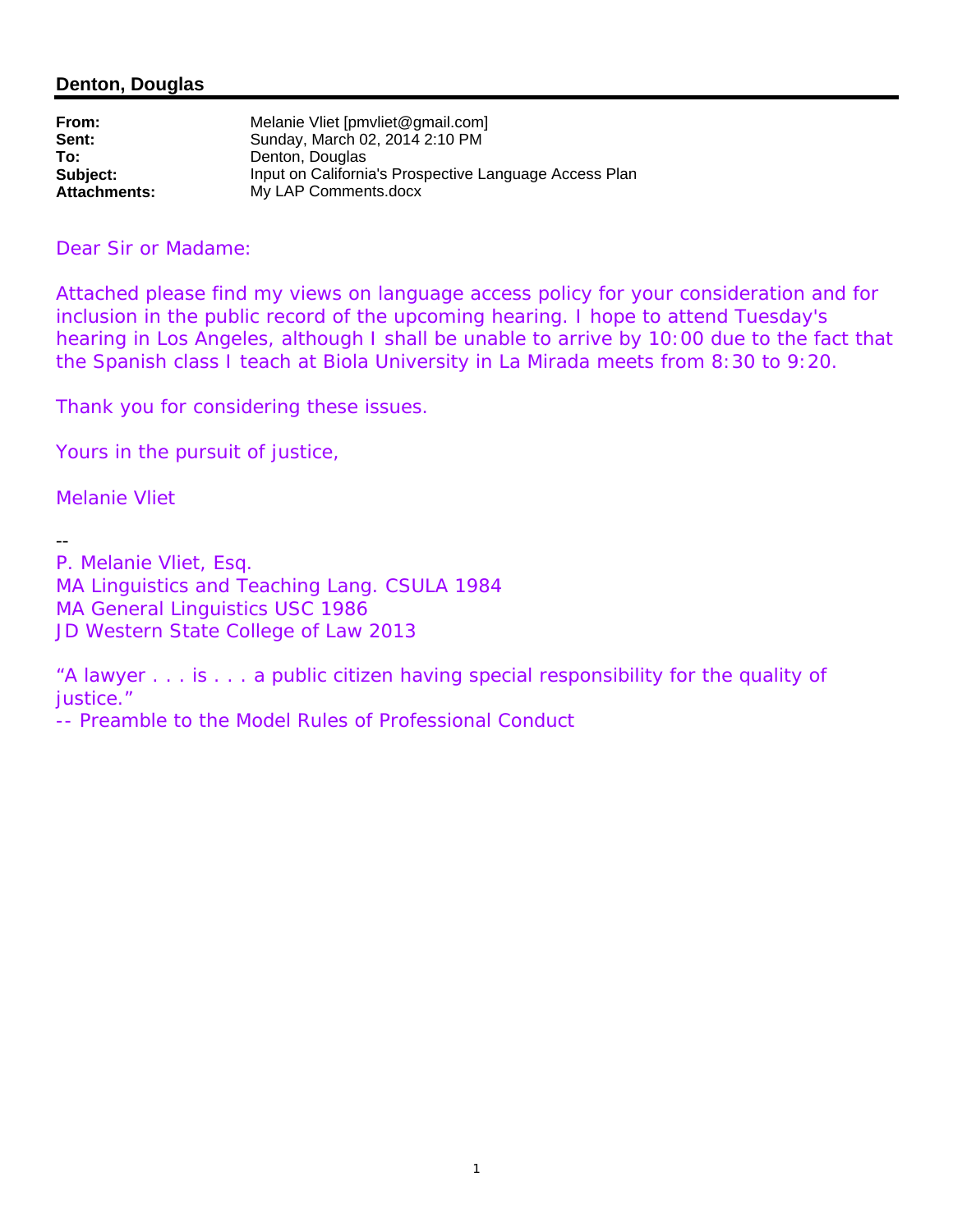# **For the Public Hearing on the Statewide Language Access Plan for California Courts**

I was admitted to the California State Bar three months ago today (on December 2, 2013). While awaiting my bar results, I began volunteering at the Legal Aid Society of Orange County (hereinafter "LASOC"), where I have the privilege of serving clients who are unable to afford to pay for legal services. The following comments represent my own views and are not necessarily those of LASOC.

Many of our clients at LASOC are limited-English-proficient (LEP) individuals, most of them native speakers of Spanish or Vietnamese. In assisting them, I have been surprised, saddened, and disappointed to discover that few of the court forms required in order to address their legal concerns are available in a language that they can comprehend and produce. The linguistic level of the forms, available exclusively in English, is well beyond their level of proficiency in English.

We at LASOC address this significant problem by explaining the forms to our clients personally in one-on-one interviews. This is quite time-consuming and can result in miscommunication or in our omitting portions of the information that we view as non-essential.

Of particular concern to me as I have assisted the parents of teens with developmental disabilities in being appointed limited conservators over their children as the latter reach the age of majority is the requirement that the proposed conservators obtain a copy of the Handbook for Conservators and attend a conservatorship class at the courthouse. Both the Handbook and the class are available in English only. LEP clients must pay \$20 for a lengthy tome that they cannot read with comprehension and take it and an interpreter—unavailable through the court system—with them to the class. The information set forth in the class, which necessarily is a mere fraction of the material that the state deems sufficiently important to be included in the Handbook, is then concurrently translated—an extremely complex and difficult task—by an untrained friend or relative.

It seems that only in criminal proceedings is the court required to provide a LEP party with an interpreter; in civil cases the party is responsible for providing his own interpreter and may not be aware of this need until the proceeding has begun.

Recently I was in the gallery of a civil courtroom as an observer when an unlawful detainer case was called in which the defendant was a LEP speaker of Spanish. He presented himself before the court with the expectation that a court-employed interpreter would assist him. The judge rather sarcastically informed the defendant (in English, of course) that he had "good news" for him: he was not accused of a crime. The judge went on to explain that for this reason it was the defendant's responsibility to provide an interpreter if he needed one—that the court could not do so. Fortunately the judge then asked whether anyone in the courtroom might be able and willing to interpret for the defendant; being a Spanish teacher, although not trained as a court interpreter, and seeing no one else volunteer, I offered my services. Had I not been present, the unfortunate defendant would have had no way of following the hearing and presenting his defense.

I submit that all court forms and related information and proceedings, both written and oral, ought to be made available to California residents in a language that they can comprehend and produce fluently. I see this as a due process issue. Under the Due Process Clause of the Fifth and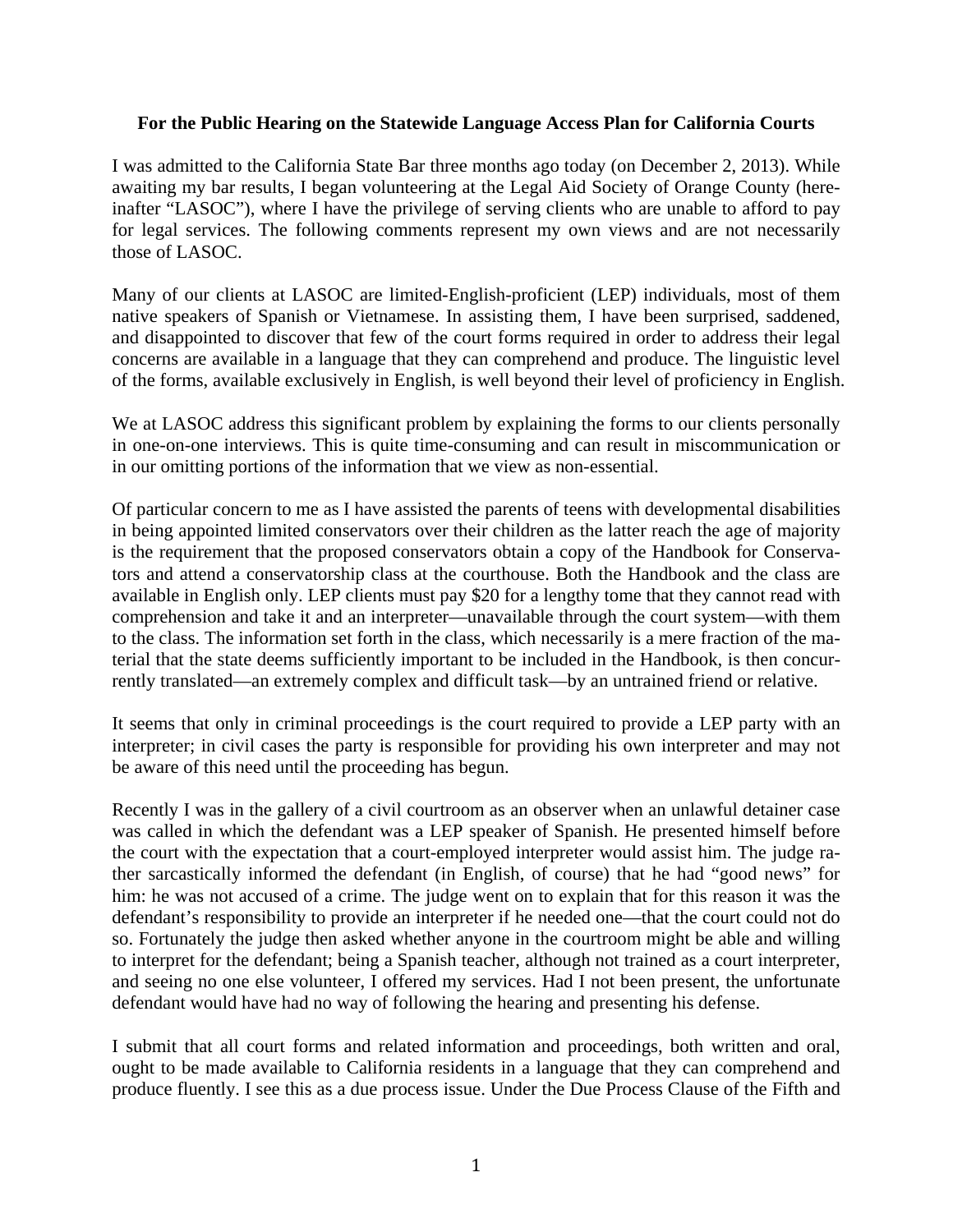Fourteenth Amendments, the government is required to employ "fundamental fairness" when it considers depriving an individual of life, liberty, or property. Such an individual is entitled to adequate notice, the opportunity to be heard at any proceedings against him, and a decisionmaker who is impartial with respect to the matter at issue. A party who cannot read and understand the forms he is required to fill out and who must complete them in a language that he does not command or who must attend a court proceeding without an interpreter if he cannot himself supply one cannot be said to have adequate notice and the opportunity to be heard, whether the matter is one of criminal or civil law.

It is of the utmost importance that the state and counties of California take it upon themselves to offer on their websites all court and administrative forms in all languages represented by their residents and that they supply trained interpreters at no charge to LEP parties at all hearings and trials.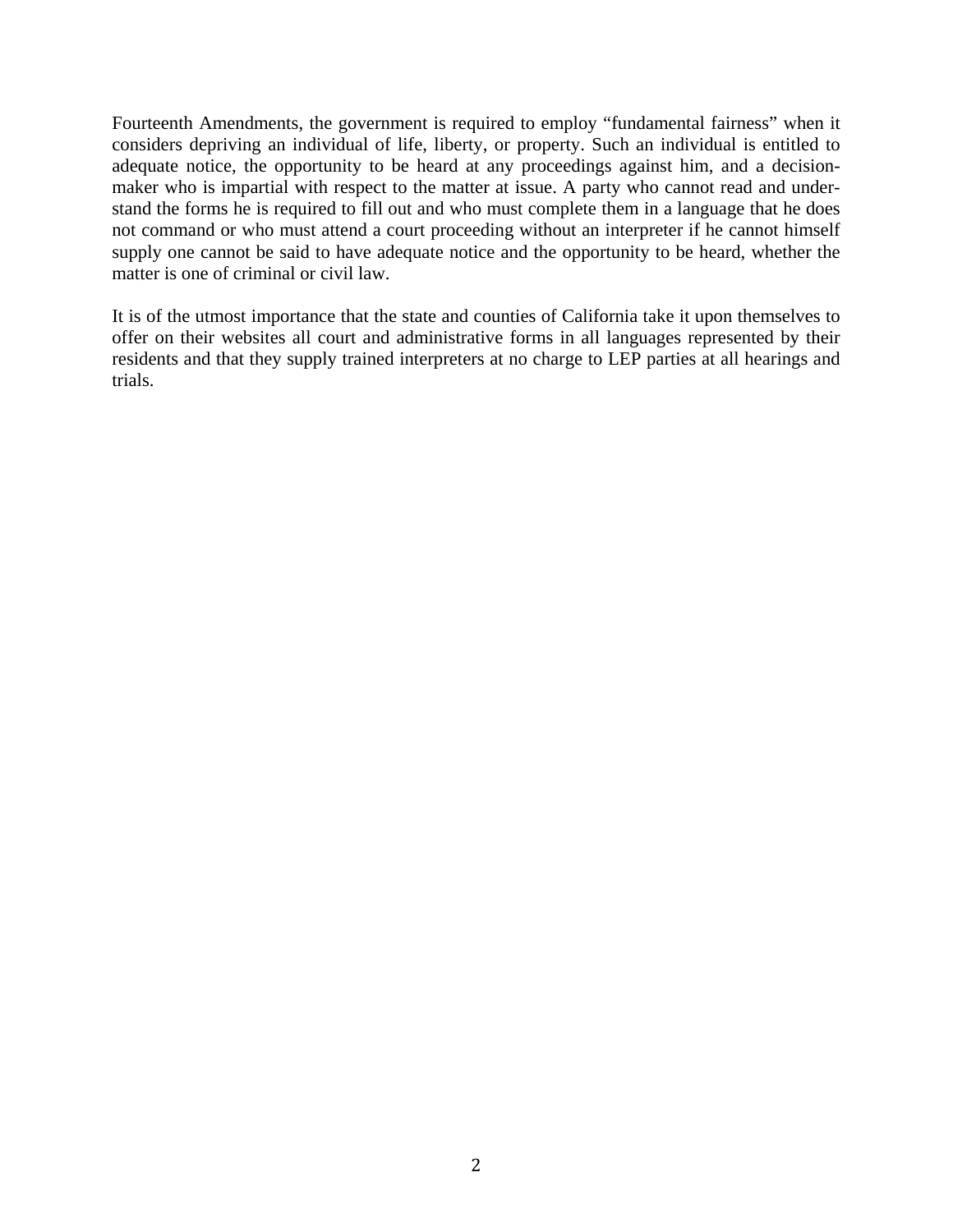March 4, 2014

Honorable Tani G. Cantil-Sakauye Chief Justice California Supreme Court 350 McAllister Street San Francisco, CA 94102

Honorable Maria P. Rivera Co-Chair, Joint Working Group for California's Language Access Plan California Court of Appeal First Appellate District 350 McAllister Street San Francisco, CA 94102

Honorable Steven K. Austin Chair, Ad Hoc Joint Working Group to Address Court Interpreter Issues Superior Court of California County of Contra Costa 725 Court Street Martinez, CA 94553

Honorable Steven Jahr Administrative Director of the Courts Administrative Office of the Courts 455 Golden Gate Avenue San Francisco, CA 94102

Honorable Manuel J. Covarrubias Co-Chair, Joint Working Group for California's Language Access Plan Superior Court of California County of Ventura 800 South Victoria Avenue Ventura, CA 93009

# **Re: Recommendations for California Courts Language Access Plan & \$12.9 Million TCTF Court Interpreter Surplus**

Dear Chief Justice Cantil-Sakauye, Judge Jahr, Justice Rivera, Judge Covarrubias & Judge Austin:

The undersigned groups write to present specific issues regarding language access in the courts, as the Judicial Council and Administrative Office of the Courts (AOC) move forward in developing the Statewide Language Access Plan. We also write to provide input on the implementation of the recommendations recently approved by the Judicial Council to spend down the \$12.9 million Trial Court Trust Fund (TCTF) court interpreter surplus.

We acknowledge the current efforts of the Judicial Council in recognizing the overwhelming need for a statewide language access plan, as well as its overall commitment to linguistic access to the courts and the provision of interpreters in all proceedings. As cited in many of the materials circulated by the Judicial Council, Californians speak over 220 languages<sup>1</sup>, with approximately 7 million who "cannot access the courts without significant language assistance, cannot understand pleadings, forms or other legal documents and cannot participate meaningfully in court proceedings without a qualified interpreter."<sup>2</sup> As legal services providers and community organizations that serve large indigent limited-English proficient (LEP)

 $\overline{a}$ <sup>1</sup> See California Commission on Access to Justice, "Language Barriers to Justice in California" at 1 (2005), available at: [http://www.calbar.ca.gov/LinkClick.aspx?fileticket=79bAIYydnho%3D&tabid=216.](http://www.calbar.ca.gov/LinkClick.aspx?fileticket=79bAIYydnho%3D&tabid=216)

 $^{2}$  *Id.*at 1.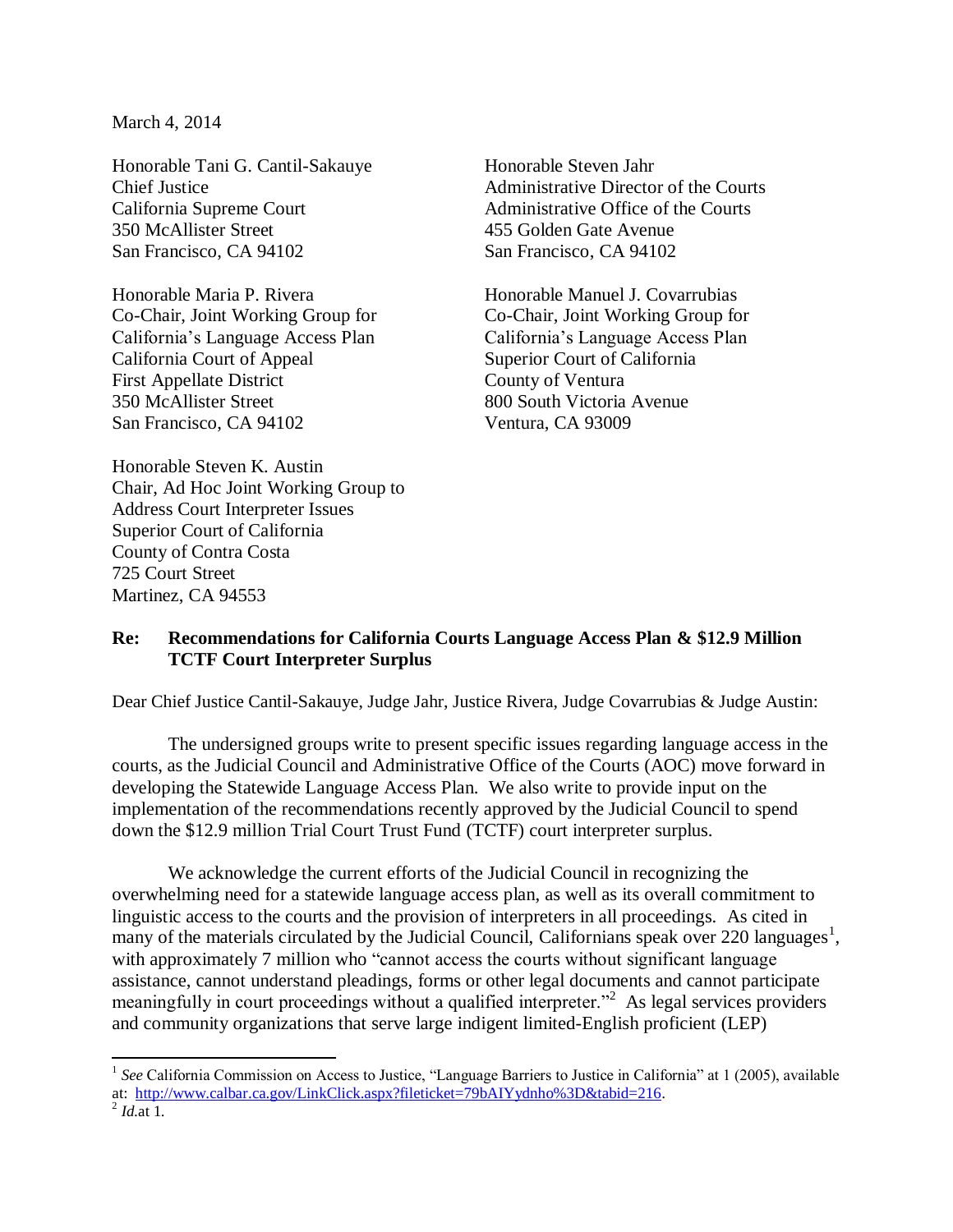populations, we are especially concerned because many LEP communities have higher rates of poverty than the general population.<sup>3</sup> We have seen and heard accounts of many LEP litigants experiencing exceptionally adverse results in court due to inadequate language services. Some examples include LEP litigants who have been evicted from their homes, lost custody and/or visitation of their children, and been unable to obtain safety and protection from abuse through restraining orders. We have also observed many LEP litigants face extreme delays in service and continued hearing dates because of their inability to navigate the complexities of the court system. We provide these comments in an effort to work with the Judicial Council and the California state court system to promote justice for all Californians, regardless of language ability.

We are aware of the current Department of Justice (DOJ) investigation of the Los Angeles Superior Court and Judicial Council and have reviewed the DOJ letter dated May 22, 2013 (DOJ Letter), summarizing observations and recommendations. We believe that the DOJ Letter's recommendations are a meaningful first step in the process of providing language access for all litigants, as required by Title VI of the Civil Rights Act of 1964, its implementing regulations, and the Omnibus Crime Control and Safe Streets Act of 1968. The DOJ Letter raises many issues of great concern within California's courts – issues that serve as significant barriers for LEP litigants. We express our specific concerns regarding these issues and other observations below.

# **Community and Legal Services Stakeholders Should Have More Significant Involvement**

We believe that there must be continuing, significant, and meaningful community stakeholder input as plans are developed and implemented. Many advocates were disappointed that one of the initial listening sessions for community stakeholders was scheduled with little notice and no call-in capacity. We would like to have a seat at the table and be part of internal discussions regarding court language access issues. Our unique experience working with diverse LEP populations provides a depth of knowledge that should be tapped. In addition, our past experiences in various advocacy efforts have included discussions and analyses of a wide range of approaches and solutions to enhance court access for LEP individuals. We request that more legal services leaders be included in the working groups and other similar processes as they arise.

We would also like more direct meetings with the Judicial Council and the AOC in various locations, such as in rural communities, to obtain input from a diverse range of community stakeholders. Public hearings are not a substitute for in-person meetings with the Judicial Council. We are also open to the creation of a separate advisory group to be involved in working groups and other platforms for input.

 $\overline{\phantom{a}}$ 

<sup>3</sup> *See* U.S. Census Bureau, American Fact Finder, available at:

[http://factfinder2.census.gov/faces/tableservices/jsf/pages/productview.xhtml?pid=ACS\\_11\\_1YR\\_S1603&prodType](http://factfinder2.census.gov/faces/tableservices/jsf/pages/productview.xhtml?pid=ACS_11_1YR_S1603&prodType=table) [=table](http://factfinder2.census.gov/faces/tableservices/jsf/pages/productview.xhtml?pid=ACS_11_1YR_S1603&prodType=table) (listing characteristics of people by language spoken at home, 2011 American Community Survey 1-Year Estimates).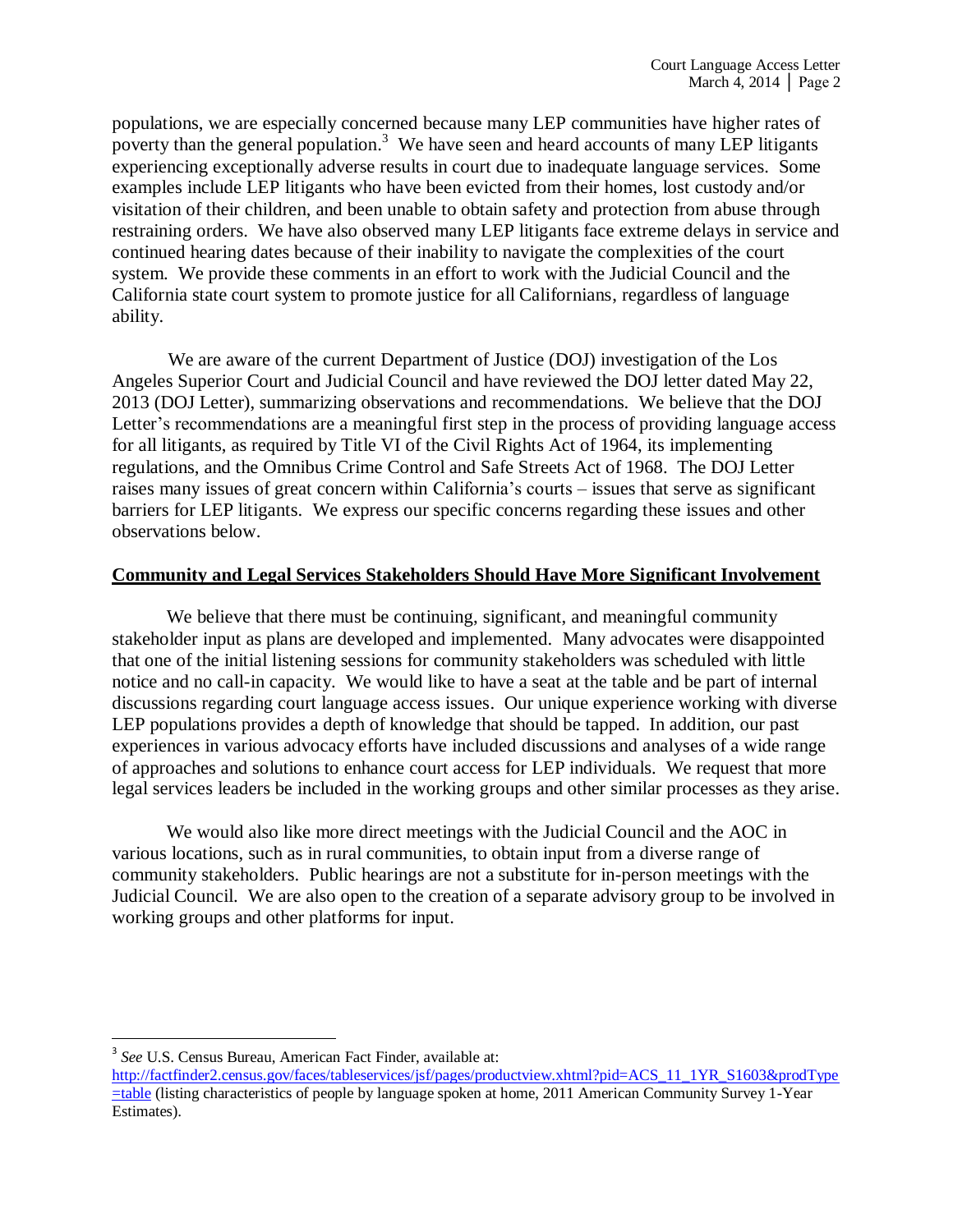# **Key Issues Affecting LEP Litigants and Communities**

# **1. Involvement in the Implementation of Recommendations Approved by the Judicial Council on January 23, 2014**

We request more information and involvement regarding the process of how local courts will receive and be allowed to utilize the \$12.9 million in unspent TCTF court interpreter funds. Local courts should work with community stakeholders, including legal services organizations, to develop a clear and consistent process by which litigants will be provided interpreters utilizing the unspent funds. If necessary, we can provide feedback on a process by which cases may need to be prioritized for the limited purpose of implementing these recommendations.

In addition, we urge the Civil and Small Claims Advisory Committee to develop the new form referenced in the recommendations to take effect as soon as possible. Many of the issues detailed below regarding training, outreach, and assessment should be worked into procedures for spending down the surplus. The use of these funds should be closely monitored and analyzed to provide insight and guidance for future efforts.

### **2. Interim Process for Providing Interpreters for Indigent/Fee Waiver Litigants**

We request that the Judicial Council and local courts create an interim process immediately to facilitate the appointment of interpreters and waiver of fees for indigent LEP litigants. This is well within judicial discretion, and a clear policy should be implemented immediately, in conjunction with #1 above, with appropriate training for all court staff and judicial officers. Although our position is that *all* LEP litigants should be provided interpreters for all proceedings, we believe that creating a process for indigent litigants is an immediate attainable step as the California Language Access Plan is developed and implemented. As part of the policy, clerks should be trained and instructed to request interpreters without delay for LEP litigants with fee waiver orders. If an LEP litigant appears without an interpreter, judges and clerks should inform the litigant in his or her language of the right to request a fee waiver for a court-appointed interpreter. We also agree that having these forms available in the various languages listed in the DOJ Letter is a critical part of providing appropriate access.

# **3. Implementation of a Meaningful Complaint & Monitoring Procedure**

We request that there be an effective monitoring and complaint procedure created for litigants to report problems. The draft outline of the plan mentions some complaint procedures, but there is no explicit process for the public to complain about the denial of an interpreter in a proceeding. The complaints referenced in the draft plan are focused on the quality of interpretation and translation. Although such complaints are also very important, LEP litigants often face wholesale denials of language access, not merely inadequate interpretation. The complaint process should include the full range of language access issues and should serve as a valuable tool in informing future efforts.

As part of the statewide language access plan, local courts in each of the 58 counties should be required to submit a plan that is compliant with Title VI and the statewide plan. There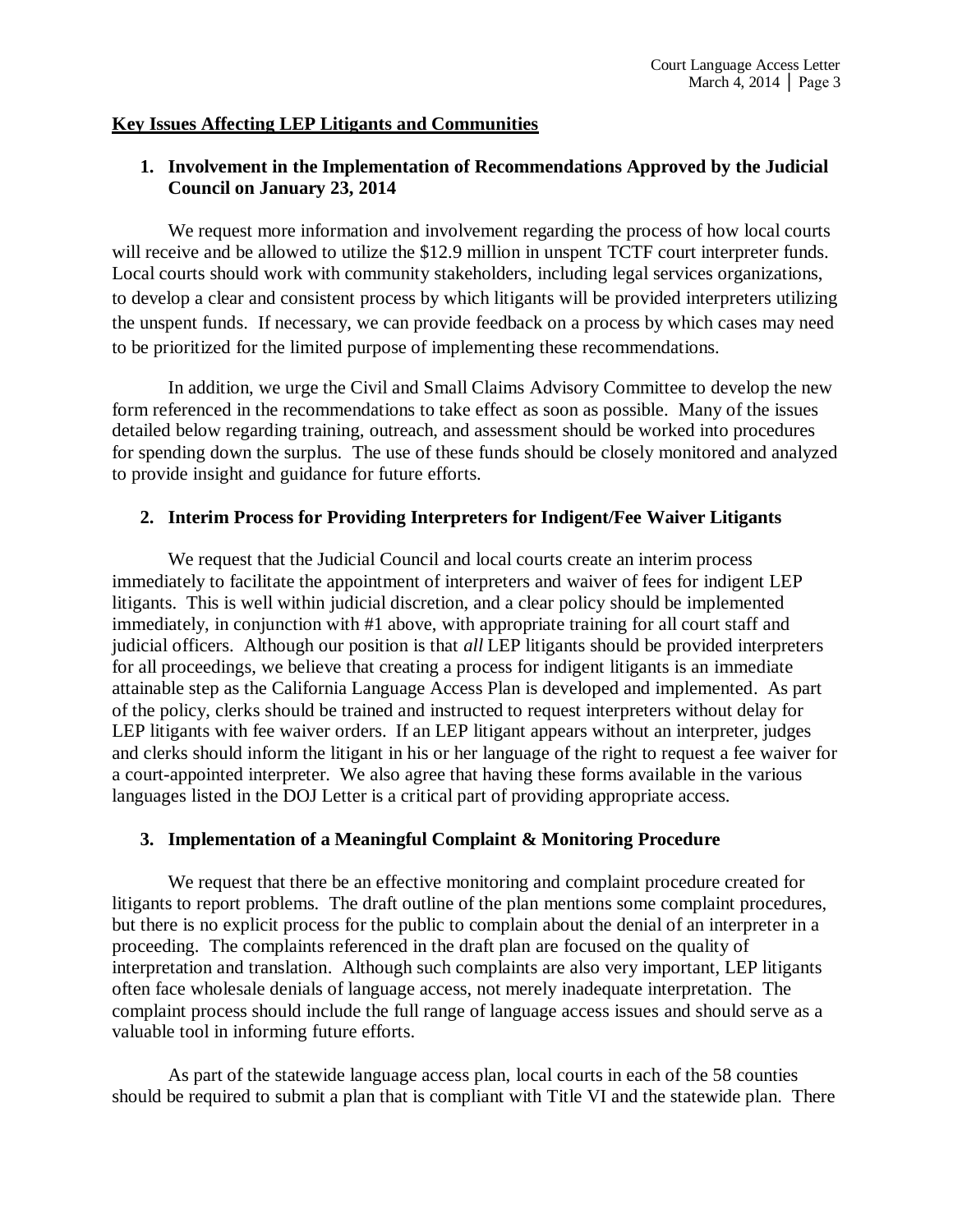must also be an effective monitoring process of all local plans, policies and court rules, including outreach efforts and disseminated documents. All previous documents that are non-compliant should be destroyed. An example is the general order for unlawful detainer cases in LA, which facially violates Title VI by requiring litigants to bring their own interpreters, with no continuances permitted based on the failure to do so:

# <http://www.lasuperiorcourt.org/civil/ui/pdf/GeneralOrderforUDCasesMOSK.pdf> <http://www.lasuperiorcourt.org/civil/ui/pdf/GeneralOrderforUDCasesrev.pdf>

In the interim, a complaint process should be implemented immediately to obtain a true understanding of what is happening on the ground. Currently, there is no formal mechanism through which to report issues of interpreter quality or denial of interpreters. This will also inform data collection and assessment efforts.

# **4. Robust Data Collection, Assessment and Analysis**

The Judicial Council and AOC should conduct a thorough assessment of language needs and resources. Courts should not just rely on U.S. Census and American Community Survey data, but also look at other robust and more detailed resources, such as the demographic data collected by the California Department of Education, as well as information provided by local community organizations, refugee groups, and others that work directly with LEP populations. Additionally, the use of GIS and other mapping tools can help identify languages in specific areas throughout the state. Case types, subject matters, and income of LEP litigants should also be studied and considered.

With community stakeholder input, the Judicial Council and the AOC should also examine the needs of individuals who speak indigenous and emerging languages. While finding trained, qualified interpreters in some languages may be challenging, far more interpreter resources exist than are currently being utilized. The Judicial Council and the AOC should be involved in efforts to train more interpreters in indigenous and other emerging languages, and court staff should receive further training and education to better understand and identify the nuances within specific languages. Mixteco, as an example, includes upwards of 50 different languages and dialects; Guatemala has about 22 indigenous languages. Although many community stakeholder groups have developed their own interpreter training programs, the certification of those interpreters is impossible due to lack of testing for some languages. The complaint process and more community involvement suggested within this letter will also produce relevant data regarding language needs.

# **5. Access, Outreach and Services Outside the Courtroom**

We would also like to highlight the need to provide meaningful language services outside the actual courtroom. As you know, the DOJ has articulated that statutory mandates include services outside the courtroom, as well:

Examples of such court-managed offices, operations, and programs can include information counters; intake or filing offices; cashiers; records rooms; sheriffs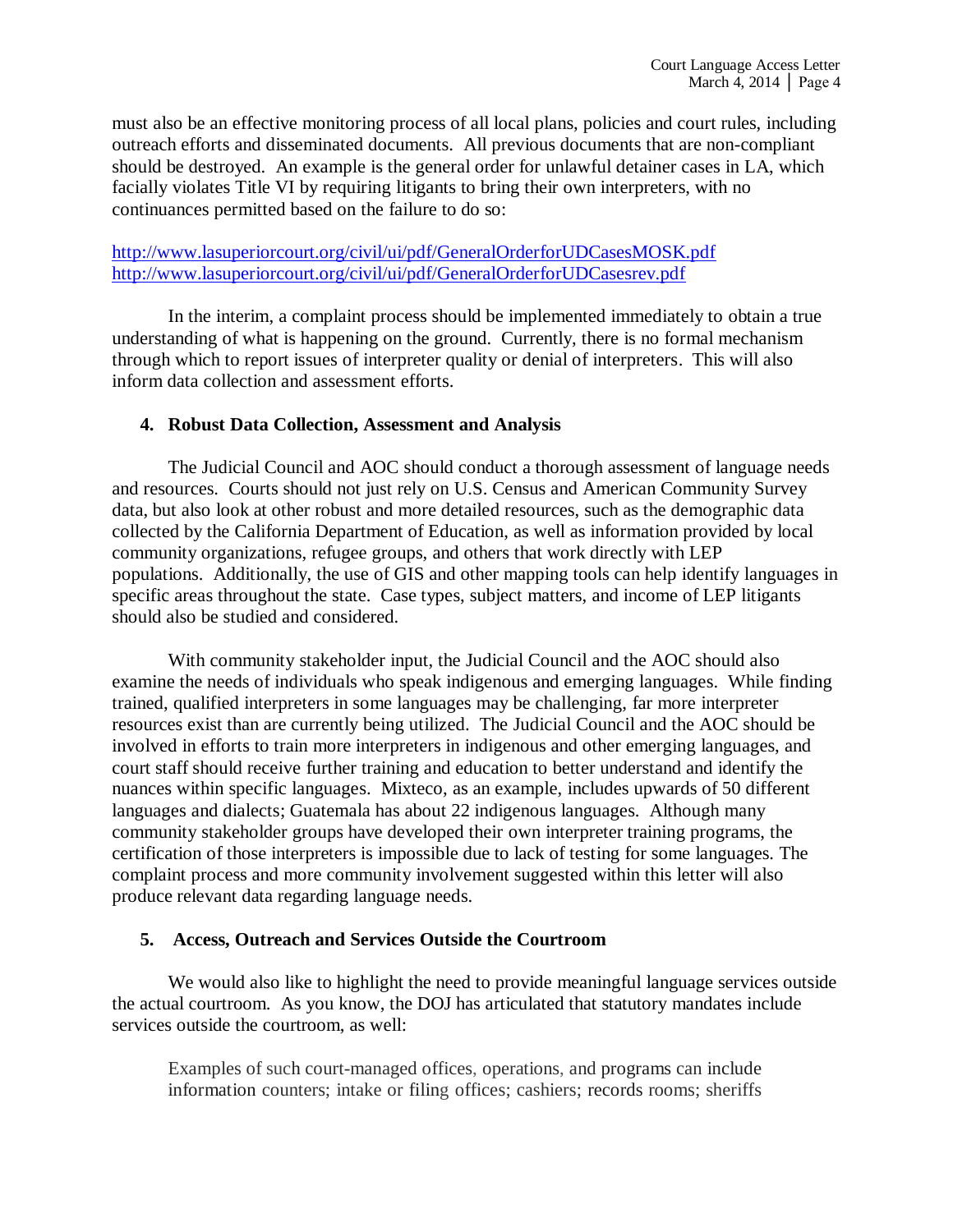offices; probation and parole offices; alternative dispute resolution programs; *pro se* clinics; criminal diversion programs; anger management classes; detention facilities; and other similar offices, operations, and programs. Access to these points of public contact is essential to the fair administration of justice, especially for unrepresented LEP persons. DOJ expects courts to provide meaningful access for LEP persons to such court operated or managed points of public contact in the judicial process, whether the contact at issue occurs inside or outside the courtroom.<sup>4</sup>

There should be proper staffing and language services available for LEP litigants throughout the course of their judicial proceedings. The proper translation of state court materials and forms is also essential to bridging the language divide between the California court system and the LEP populations it serves. The following suggestions are ways in which state courts can make themselves more accessible to LEP populations.

First, courts in each county should create materials and clear guidance such that LEP individuals understand the steps they need to take in order to obtain interpreters and linguistic access in court proceedings. As a start, each county's courts should provide any such materials and/or guidance in the five most widely spoken non-English languages in each county. These materials should be readily available and provided to litigants as early as possible. Courts should also have bilingual staff or access to interpretive services at filing windows, public kiosks and self-help centers so LEP litigants can ask questions and seek assistance.

Second, courts in each county should provide bilingual forms containing translated text written alongside the original English text, thus facilitating litigants understanding and completing forms in English. The courts should create one such form for each of the five most widely spoken non-English languages in their respective counties.

Third, courts should be strongly discouraged from using Google Translate or similar services to translate court webpages, as the translations have been proven to be inaccurate and confusing to non-English speakers. The use of online translators such as Google is not an adequate substitute for human translation. Many of our bilingual staff have attempted to explore several court and legal websites using Google translation offered on homepages. Navigating the website in several Asian languages, as translated by Google, did not provide meaningful translation of the content and was very confusing to the reader.

Finally, the courts must conduct effective outreach to LEP communities concerning any changes in policy. Courts in each county should create signs and flyers to be posted prominently in each courthouse. These signs and flyers should appear in the five most widely spoken non-English languages in the county. Additionally, courts should place translated notices pertaining to the changes in local media that reach LEP communities, such as non-English language newspapers and radio stations. This multilingual outreach should clearly explain how litigants can obtain interpreters and linguistic access throughout their court proceedings. Without proper safeguards and policies in place, LEP litigants will continue to be denied meaningful access to

 $\overline{a}$ 

<sup>&</sup>lt;sup>4</sup> Letter Issued to State Courts from U.S. Department of Justice, Civil Rights Division, Thomas E. Perez, Assistant Attorney General, August 16, 2010, found at [www.lep.gov/final\\_courts\\_ltr\\_081610.pdf](http://www.lep.gov/final_courts_ltr_081610.pdf)*.*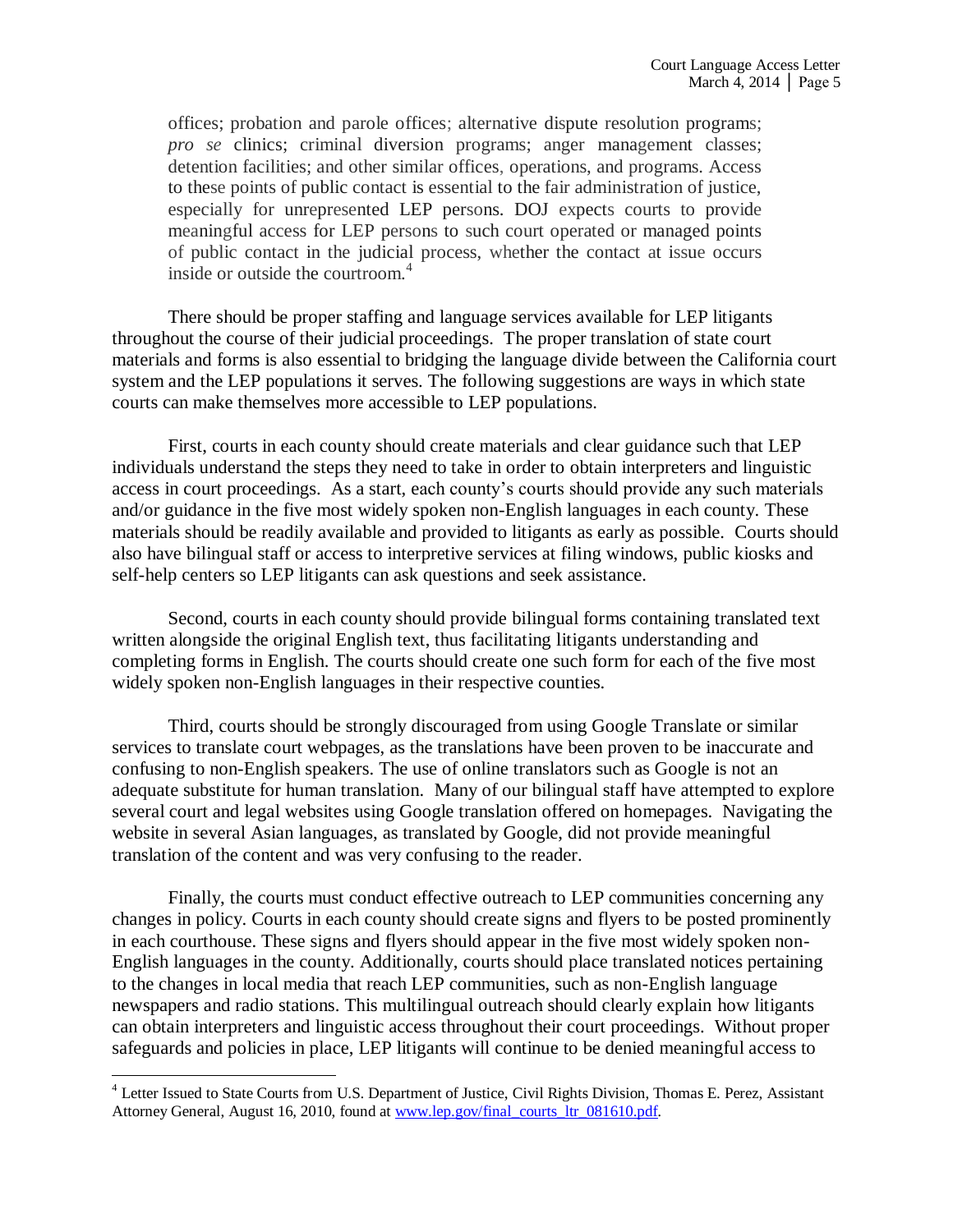the courts.

We look forward to working collaboratively with the Judicial Council, AOC, and local courts in these efforts. If you require any further information or have any questions, please contact the individuals listed at any of the organizations below. Thank you.

Sincerely,

| American Civil Liberties Union (ACLU) of California                   |
|-----------------------------------------------------------------------|
| (Francisco Lobaco, flobaco@acluca.org, (916) 442-1036)                |
| <b>Asian Americans Advancing Justice - Asian Law Caucus</b>           |
| (Winifred Kao, winifredk@advancingjustice-alc.org, (415) 896-1701)    |
| <b>Asian Americans Advancing Justice - Los Angeles</b>                |
| (Carolyn Kim, ckim@advancingjustice-la.org, (213) 977-7500 x222)      |
| <b>Asian Law Alliance</b>                                             |
| (Richard Konda, sccala@pacbell.net, (408) 287-9710)                   |
| <b>Asian Pacific American Bar Association of Los Angeles County</b>   |
| (Puneet V. Kakkar, kakkar@caldwell-leslie.com, (213) 629-9040)        |
| <b>Asian Pacific American Women Lawyers Alliance</b>                  |
| (Sandra Fujiyama, sfujiyama@wsgr.com, (323) 210-2903)                 |
| <b>Asian Pacific Islander Institute on Domestic Violence</b>          |
| (Cannon Han, chan@apiidv.org, (415) 568-3326)                         |
| <b>Asian Pacific Islander Legal Outreach</b>                          |
| (Cindy Liou, <i>cliou@apilegaloutreach.org</i> , (415) 567-6255 x243) |
| <b>Bay Area Legal Aid</b>                                             |
| (Amy P. Lee, alee@baylegal.org, (415) 982-1300 x6369)                 |
| <b>California Partnership to End Domestic Violence</b>                |
| (Krista Niemczyk, krista@cpedv.org, (800) 524-4765 x101)              |
| California Rural Legal Assistance, Inc.                               |
| (Maureen Keffer, mkeffer@crla.org, (415) 777-2752)                    |
| <b>Center for the Pacific Asian Family</b>                            |
| (Debra Suh, debras@cpaf.info, (323) 653-4045 x218)                    |
| Centro Legal de la Raza                                               |
| (Bianca Sierra Wolff, bwolff@centrolegal.org, (510) 437-1554 x111)    |
| <b>Chinese for Affirmative Action</b>                                 |
| (Grace Lee, <i>glee@caasf.org</i> , (415) 274-6750)                   |
| <b>Community Legal Services in East Palo Alto</b>                     |
| (Larisa Bowman, <i>Ibowman@clsepa.org</i> , (650) 326-6440 x309)      |
| <b>Disability Rights Legal Center</b>                                 |
| (Paula Pearlman, paula.pearlman@lls.edu, (213) 736-8362)              |
| <b>Family Violence Prevention Fund</b>                                |
| (Erin Scott, escott@fvlc.org, (510) 208-0220)                         |
| <b>Inner City Law Center</b>                                          |
| (Javier Beltran, <i>jbeltran@innercitylaw.org</i> , (213) 891-3220)   |
| <b>Japanese American Bar Association</b>                              |
| (Steven K. Yoda, syoda@orrick.com, (949) 567-6700)                    |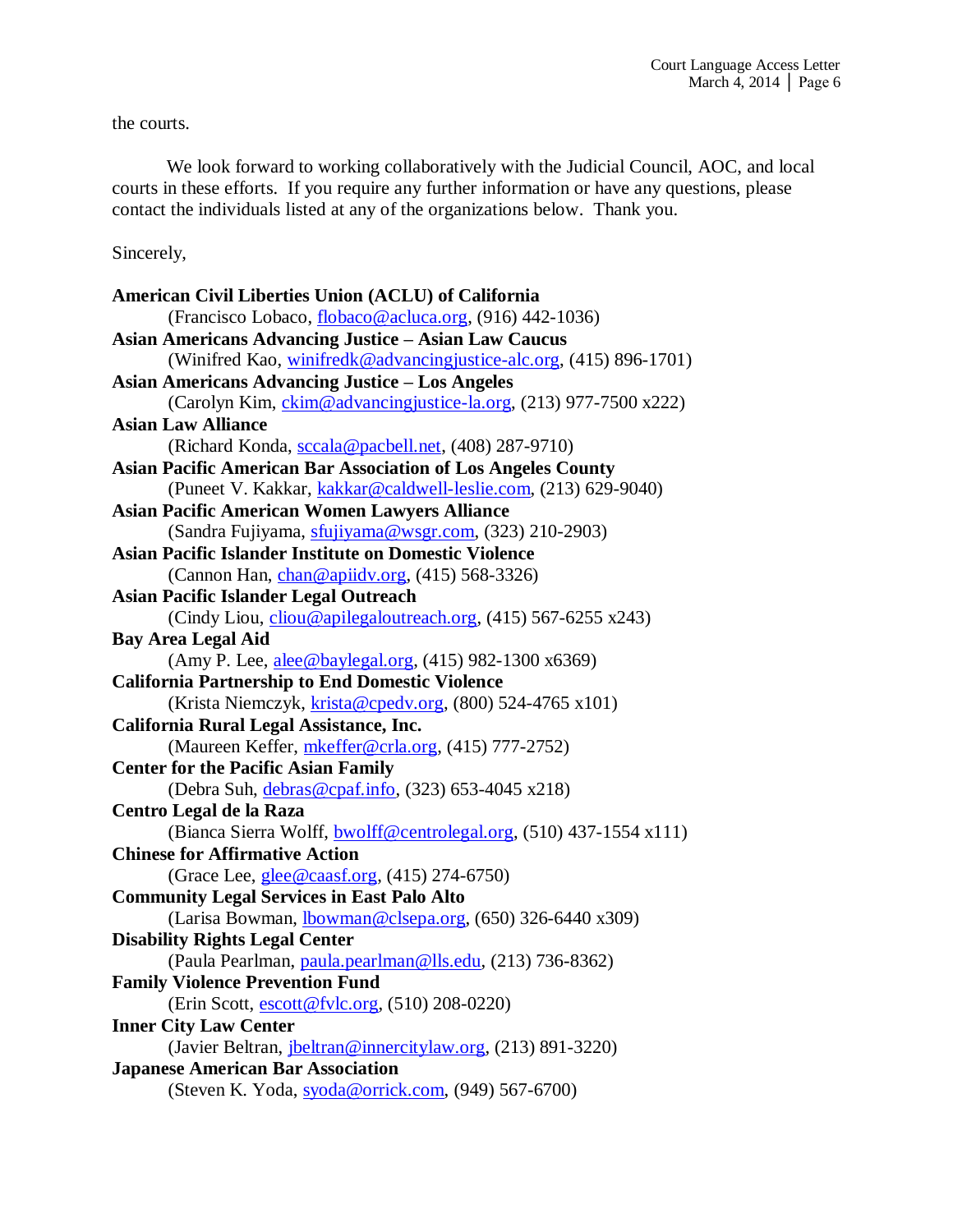| Korean American Bar Association of Southern California                               |
|--------------------------------------------------------------------------------------|
| (Lisa Kwon, lisa.kwon@davita.com, (310) 536-2608)                                    |
| <b>Korean American Family Services</b>                                               |
| (Connie Chung Joe, cchungjoe@kfamla.org, (213) 235-4840)                             |
| <b>Korean Resource Center</b>                                                        |
| (Jenny Seon, jenny@krcla.org, (323) 937-3718)                                        |
| <b>Koreatown Youth and Community Center</b>                                          |
| (Johng Ho Song, johngsong@kyccla.org, (213) 365-7400 x5231)                          |
| <b>Law Foundation of Silicon Valley</b>                                              |
| (Kyra Kazantzis, kyrak@lawfoundation.org, (408) 280-2401)                            |
| <b>Legal Aid Foundation of Los Angeles</b>                                           |
| (Joann Lee, <i>ilee</i> @lafla.org, (323) 801-7976)                                  |
| <b>Legal Aid Society - Employment Law Center</b>                                     |
| (Christopher Ho, cho@las-elc.org / Marsha Chien, mchien@las-elc.org, (415) 864-8848) |
| <b>Legal Services for Children</b>                                                   |
| (Abigail Trillin, abigail@lsc-sf.org, (415) 863-3762 x303)                           |
| <b>Legal Services of Northern California</b>                                         |
| (Stephen Goldberg, sgoldberg@lsnc.net, (916) 551-2181)                               |
| <b>Little Tokyo Services Center</b>                                                  |
| (Vivian Lee, vlee@ltsc.org, (213) 473-3035)                                          |
| <b>Los Angeles Center for Law and Justice</b>                                        |
| (Verónica Sauceda, veronica@laclj.org, (323) 980-3500 x21)                           |
| <b>Los Angeles Community Action Network</b>                                          |
| (Becky Dennison, <b>BeckyD@cangress.org</b> , (213) 228-0024)                        |
| Los Angeles Gay & Lesbian Center                                                     |
| (Roger Coggan, rcoggan@lagaycenter.org, (323) 860-3730)                              |
| <b>Mexican American Bar Association</b>                                              |
| (Erick Solares, erick.solares@dot.ca.gov, (213) 749-2889)                            |
| <b>Neighborhood Legal Services of Los Angeles County</b>                             |
| (Neal S. Dudovitz, ndudovitz@nls-la.org, (818) 834-7590)                             |
| <b>People Organized for Westside Renewal (POWER)</b>                                 |
| (Bill Przylucki, bill@power-la.org, (310) 392-9700)                                  |
| People Organizing to Demand Environmental & Economic Rights                          |
| (Antonio Diaz, $\alpha$ diaz@podersf.org, (415) 431-4210)                            |
| <b>Public Counsel</b>                                                                |
| (Paul Freese, pfreese@publiccounsel.org, (213) 385-2977)                             |
| <b>South Asian Network</b>                                                           |
| (Manjusha P. Kulkarni, manju@southasiannetwork.org, (562) 403-0488 x105)             |
| <b>Thai Community Development Center</b>                                             |
| (Panida Rzonca, panida@thaicdc.org, (323) 468-2555)                                  |
| <b>Western Center on Law and Poverty</b>                                             |
| (Claudia Menjivar, <i>cmenjivar@wclp.org</i> , (213) 235-2636)                       |
| <b>Youth Law Center</b>                                                              |
| (Jennifer Rodriguez, <i>irodriguez@ylc.org</i> , (415) 543-3379)                     |
|                                                                                      |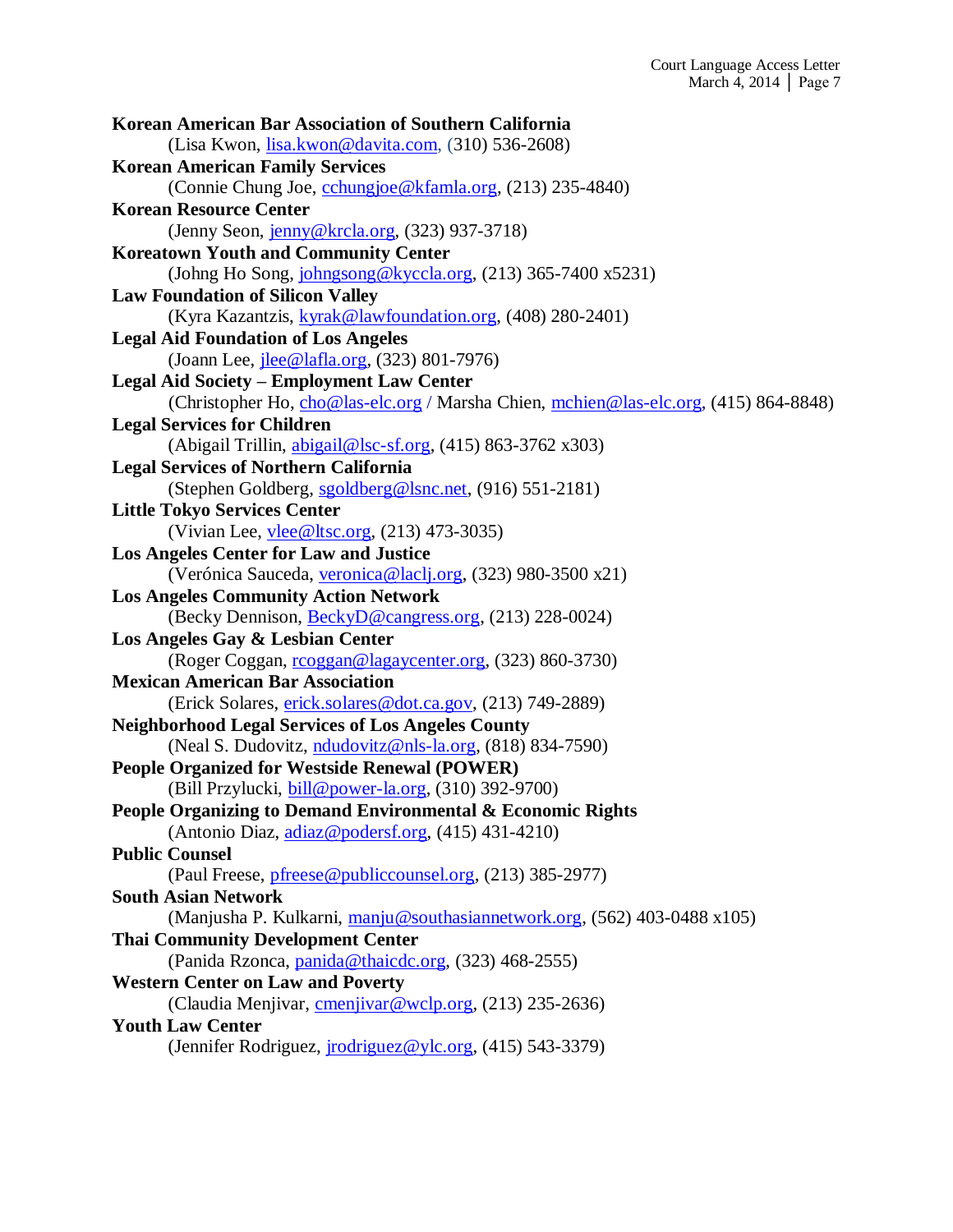Joint Working Group for California's Language Access Plan | Public Hearing on March 4, 2014

#### **Public Comment (2-3:45 p.m.)**

*Judicial branch leaders welcome and encourage the public to share their concerns, thoughts and ideas in the formulation of a language access plan that will provide greater access to justice.*

### **Public Comment by Piers Armstrong (Cal State L.A.)**

Piers Armstrong, PhD, is the Director of the [Legal Interpreting and Translation Program](http://web.calstatela.edu/extension/sub/professional/legalInter.htm) at California State University, Los Angeles [\(Cal State L.A.\)](http://www.calstatela.edu/). Email: [parmstr@calstatela.edu](mailto:parmstr@calstatela.edu)

First, my deep thanks go to the organizers of this event and the leaders of the LAP initiative, and to all the participants.

I wish to connect a series of aspects of the challenge we face. Given the complexity of their interrelation, it is best to identify at the outset the main issue they point toward, which is the compelling need for institutionalization of the interpreting profession so that it can be accountable, measurable, and comprehensible.

Points. The points, in sequence, can be briefly stated as follows:

- the notion of interpreter services as a material resource (i.e., if we had enough money and enough interpreters, there would not be a problem), rather than as a human resource with professional peculiarities is a common misconception and leads to significant distortion of pragmatic realities
- a common theme of testimony regarding legal interpreting is that it is misunderstood as a professional skill set
- the real reason for the general ignorance as interpreting is non-institutionalization, i.e., the lack of responsible state and professional institutions with expertise and authority in the professional skill set
- this non-institutionalization of legal interpreting is anomalous in relation to analog professionals (attorneys, doctors, nurses, social workers, engineers, etc.)
- the ignorance of interpreting and its non-institutionalization manifest in illustrative structural contradictions
- the first requirement for institutionalization is supervision of qualification (certification of legal interpreters)
- the contracting-out of the qualification system is symptomatic of non-institutionalization, and of the self-characterization by possible authorities (such as the Judicial Council itself) as having no (linguistic) content expertise and thus only limited accountability in any question in which linguistic issues pertain
- the institutionalization of the qualification system should be incumbent on, and draw on human resources from, a triangulation of stakeholder interests, including: (i) clients (notably, defendants and their advocates (attorneys and others); (ii) various content area authorities (with linguistic, psychometric and educational expertises); (iii) state administrative patrons (notably, but not exclusively, the Judicial Council)
- cogent, conventional and documented institutionalization should be understood as the prototype for the implementation of a LAP rather than as an eventual refinement of the same; funding of language access services should not precede longitudinal design

#### **Discussion**

The misunderstanding of interpreting, together with the ancillary 'under-the-radar' character of professional interpreting, and its lack of public projection, are less due to the putative cause – the fact that it involves foreign languages, and foreigners, often socioeconomically marginalized, and 'strange' to the legal brethren that shepherd them through miscellaneous proceedings – than to the absence of conventional institutional checks and balances, and institutional cultivation (teaching, research, documentation, professional development, quality control) which would afford public projection and normalize perception of this professional activity. The professional world of attorneys is structured by such components – law schools, a central professional organization (ABA), scholarship, public activism, and, above all, the arena of litigation itself, the measuring of evidence and of discourse, and the accumulation of judgments in 'precedent.' Medical doctors are governed by medical schools, scholarship, rigid ethical standards and procedures, and exposure to possible litigation. Each has its 'science' – jurisprudence and medical research. Ask yourself for a moment: what are the equivalents in interpreting? Most of you will find no answers, and will attribute this to your own ignorance of foreign language matters as a sort of alien substance connecting to alien existences, like moon dust. However, the real cause is the non-institutionalization of interpreting. Interpreting is less abstruse and obtuse than many technical fields. Notwithstanding, engineers are accountable; the work of computer code designers is eventually objectively documented and so trackable; social workers must complete a degree at an accredited institution, be supervised by senior personnel, etc.; nurses are closely monitored through training and must pass a series of practical and theoretical exams, etc. By contrast, legal interpreting work is not normally monitored for quality control or even recorded (the transcript excludes the foreign language, and there is no audio record); the selection of interpreters per qualification is profoundly erratic; the qualification of legal interpreters hinges on a short test of dubious reliability despite its overall validity, followed by a lifetime license with no further oversight; interpreting work is not reported or documented regularly in applied research, there is no normalization of curricular points and performance levels in interpreter education, there is no state regulation or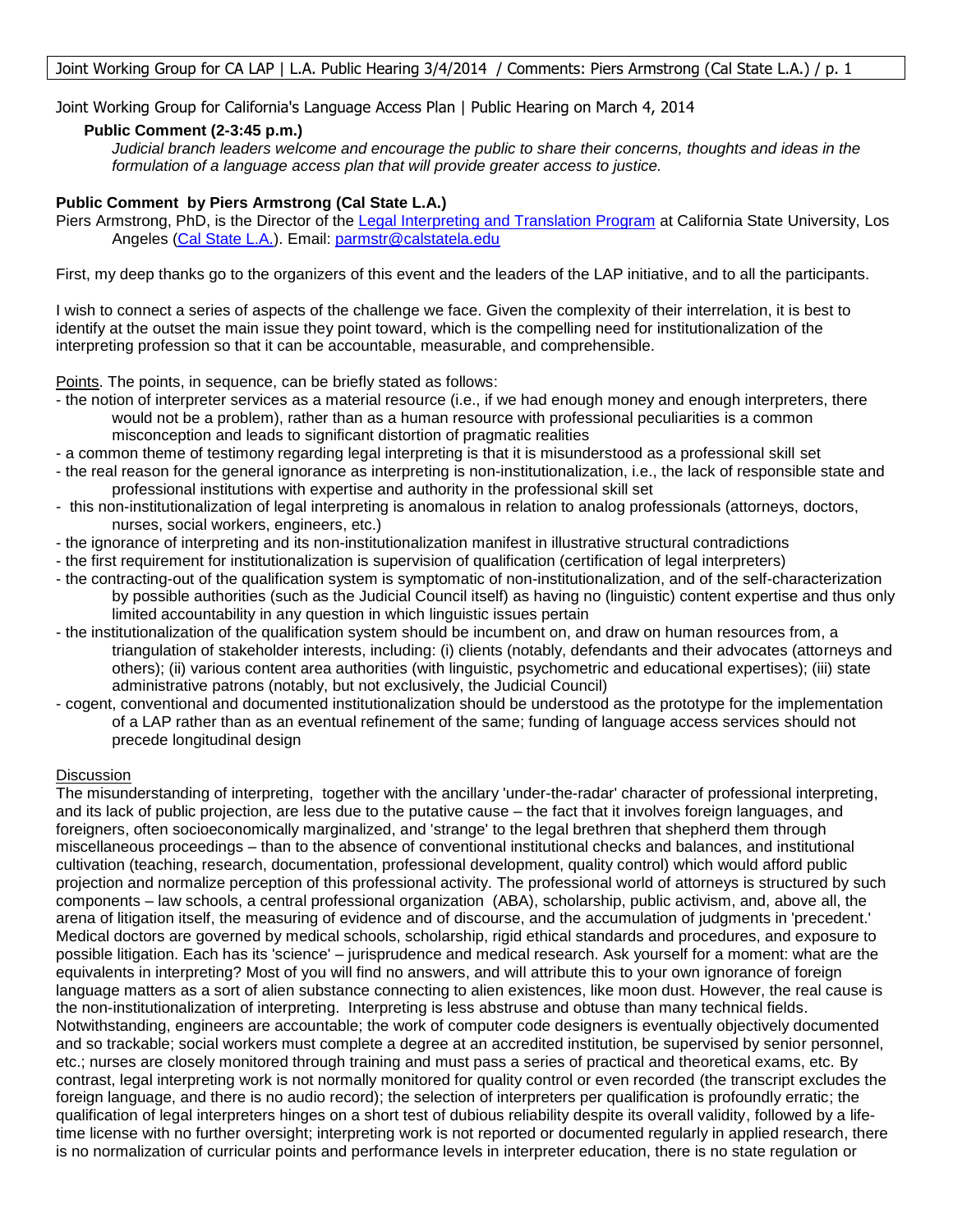### Joint Working Group for CA LAP | L.A. Public Hearing 3/4/2014 / Comments: Piers Armstrong (Cal State L.A.) / p. 2

accreditation of interpreter education, etc. The world of interpreting is a sort of Bermuda triangle for the conventional paraphernalia of civilly sanctioned technical professions. The Judicial Council is not the oversight authority for legal interpreting. Rather, it is a judicial authority which commissions third parties to qualify interpreters because it considers (reasonably) that it has no intellectual authority in the language field. These third parties should answer to an ensemble of institutional entities with content area expertise (schools, researchers, supervisors of publicly employed court interpreters and of language services). That ensemble must itself be institutionalized as a public office and made accountable for content area decisions including qualification.

On related legislative precedents and initiatives, with a view to institutionalization

There is something of a precedent, at least for incipient institutionalization, in legislation proposed in 2014 for medical interpreting for Medical customers (see [AB 2325,](http://www.leginfo.ca.gov/pub/13-14/bill/asm/ab_2301-2350/ab_2325_bill_20140221_introduced.pdf) introduced 2/21/2014 by John A. Pérez); this calls on the CA Dept. of Health to:

develop, monitor, and evaluate interpreter competency, qualifications, training, certification, and continuing education, (2) by September 1, 2015, approve an examination and certification process to test and certify the competency of medical interpreters, and (3) maintain a registry of those persons who meet the requirements to provide CommuniCal services  $(...)^1$ 

On related legislative precedents and initiatives, as a caution against assumptions that institutionalization proceeds naturally with time: the federal courts, driven by a legislative imperative (the Court Interpreters Act of 1978 [\[PL 95-539\]](http://www.gpo.gov/fdsys/pkg/STATUTE-92/pdf/STATUTE-92-Pg2040.pdf))<sup>2</sup> to provide interpreters and thus warrant for their competence and thus get involved in certification, present their own anomalous aspects: 35 years later, certification exams have been developed in Spanish, Haitian Creole and Navajo, but not in the widely used LOTEs ('languages other than English') other than Spanish. What most people understand as the institution responsible for the Federal Certification exam, the [FCICE](http://www.ncsc.org/fcice/) (Federal Court Interpreter Certification Exam) is in fact not an institution per se but rather a 'program' which runs a pair of exams (written then oral) for one language only, Spanish. This program is currently housed in the National Center for State Courts [\(NCSC\)](http://www.ncsc.org/), which provides no information on exams for languages other than Spanish, nor stipulates clearly its own exact status (federal vs. state, governmental vs. professional, etc.).

#### On structural contradictions

The federal situation above illustrates one sort of structural contradiction – the disconnect between law and language policy on the one hand, and the provision and accountability of interpreter services on the other. We can also look at this in the familiar corridors and concrete cases of the state justice system in California. In the absence of accountable institutions, in certain areas ad hoc decisions are made arbitrarily, while in others, inaction or omission of judgment endures. Judges routinely make executive decisions regarding interpreting, whether by qualifying a bilingual person as an interpreter by fiat, deploying (or denying) criminal court interpreting resources for civil cases, and by deciding on the base of common sense and apparent language skills whether a defendant requires an interpreter or not. In contrast, the Judicial Council – though it is not compelled by the urgency of a case at hand, and though it has time for deliberation and access to diverse human resources – delegates language decisions to external third parties.

#### About institutionalization

Any ideal design for the provision of language services (e.g., based on abstract notions of inalienable rights) will, upon implementation as policy, have to negotiate two contrary forces: (i) practical constraints (such as funding, or the availability of qualified interpreters in certain languages); (ii) the politics of stakeholder interests (beginning with interpreters themselves, whose economic interests per the configuration of state funded services do not necessarily coincide with their advocacy for the general right to language services). It is important to understand that Institutionalization does not mean abstraction; functioning institutions accommodate pragmatic realities; they adapt to them with a view to gradually changing the balance of pragmatic realities; they respond, awkwardly but progressively, to criticisms of them which are based on abstract notions including 'inalienable rights.' Institutionalization is never the total cure but it is often a substantive compromise for the management of a need, which has the power to deploy significant resources, the expertise to do so intelligently and judiciously, and, in light of the same, is accountable, so that in the face of putative denial of warranted services, miscarriages of justice, alleged incompetence, etc., the buck stops with certain designated officers of the state.

#### **Notes**

 $1^1$  CA AB No. 2325, Introduced by Assembly Member John A. Pérez on 2/14/2014. Retrieved from: [http://www.leginfo.ca.gov/pub/13-14/bill/asm/ab\\_2301-2350/ab\\_2325\\_bill\\_20140221\\_introduced.pdf](http://www.leginfo.ca.gov/pub/13-14/bill/asm/ab_2301-2350/ab_2325_bill_20140221_introduced.pdf)